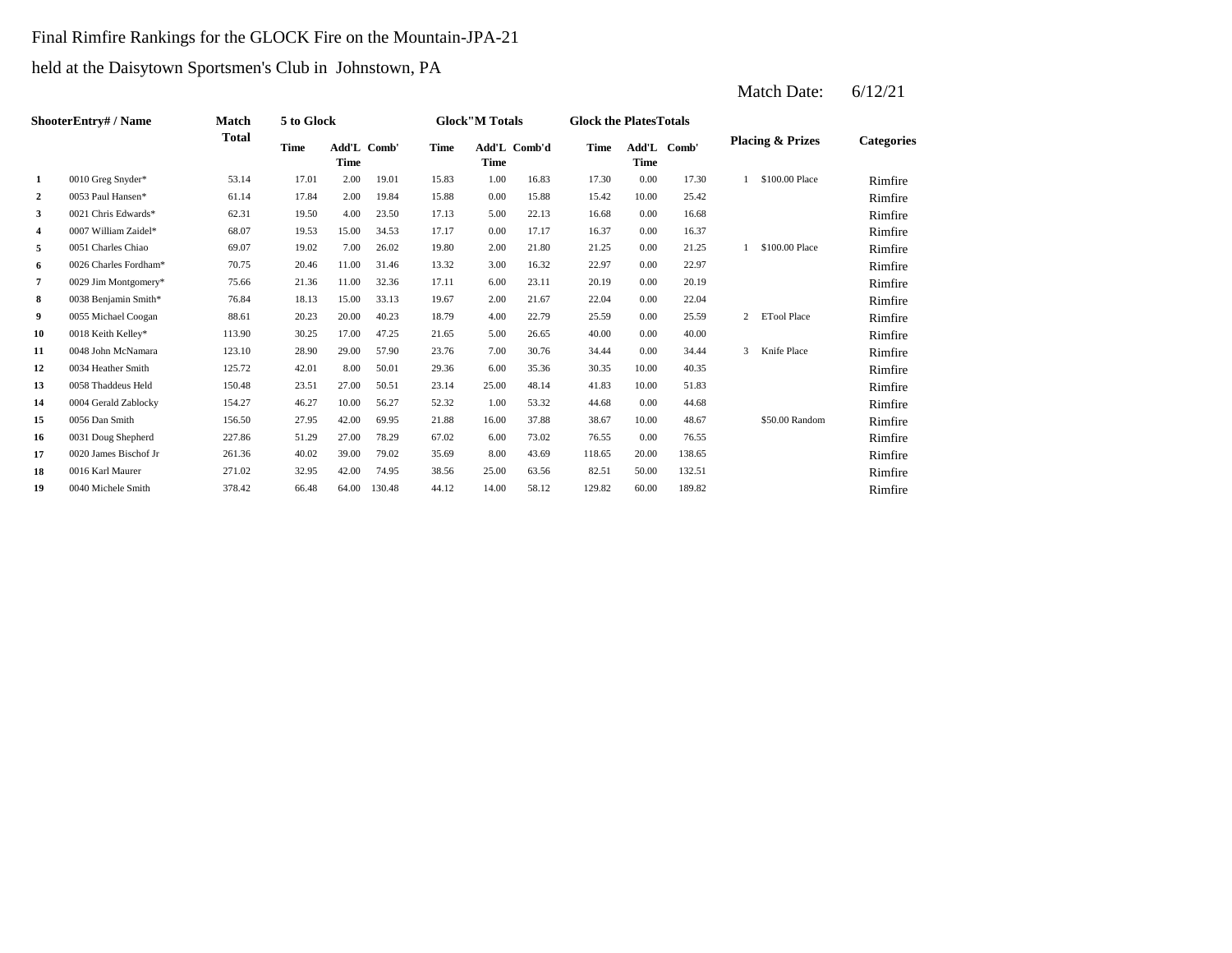#### Final GLOCK Girls Rankings for the GLOCK Fire on the Mountain-JPA-21

held at the Daisytown Sportsmen's Club in Johnstown, PA

**2** 1.00 30.73 **29.07 29.07 29.07 29.07 29.07 29.07 29.07 29.07 29.07 29.07 29.07 29.07 29.07 29.07 29.07 29.07 29.07 29.07 29.07 20.07 20.07 20.07 20.07 20.07 20.07 20.07 3**  $\frac{0.036 \text{ Heather Smith}}{37.19}$  124.15  $\frac{37.95}{11.00}$  18.95  $\frac{33.01}{13.01}$  5.00  $\frac{38.01}{13.19}$ **4** 6.00 53.55 0052 Jane Gabriele 168.04 43.07 18.00 61.07 **5** 4.00 **Eva Caramico** 169.82 60.06 12.00 72.06 53.69 4.00 57.69 40.07 **6** 0023 Suzie Nething 188.59 46.39 33.00 79.39 40.19 3.00 43.19 46.01 20.00 66.01 57.69 0.00 40.07 37.42 6.00 43.42 53.55 10.00 63.55 3 Knife Place 38.01 0.00 37.19 2 ETool Place 29.73 1.00 30.73 29.07 0.00 29.07 1 \$100.00 Place 19.33 0.00 19.33 1 \$100.00 Place **Comb' Comb'd Time Add'L Placing & Prizes Time Add'L 1** 0044 Judith Gallion\* 85.14 23.39 13.00 36.39 19.42 10.00 29.42 Add'L Comb' **Time Add'L Time Time ShooterEntry# / Name Match Total 5 to Glock Time Glock"M Totals Glock the PlatesTotals Time**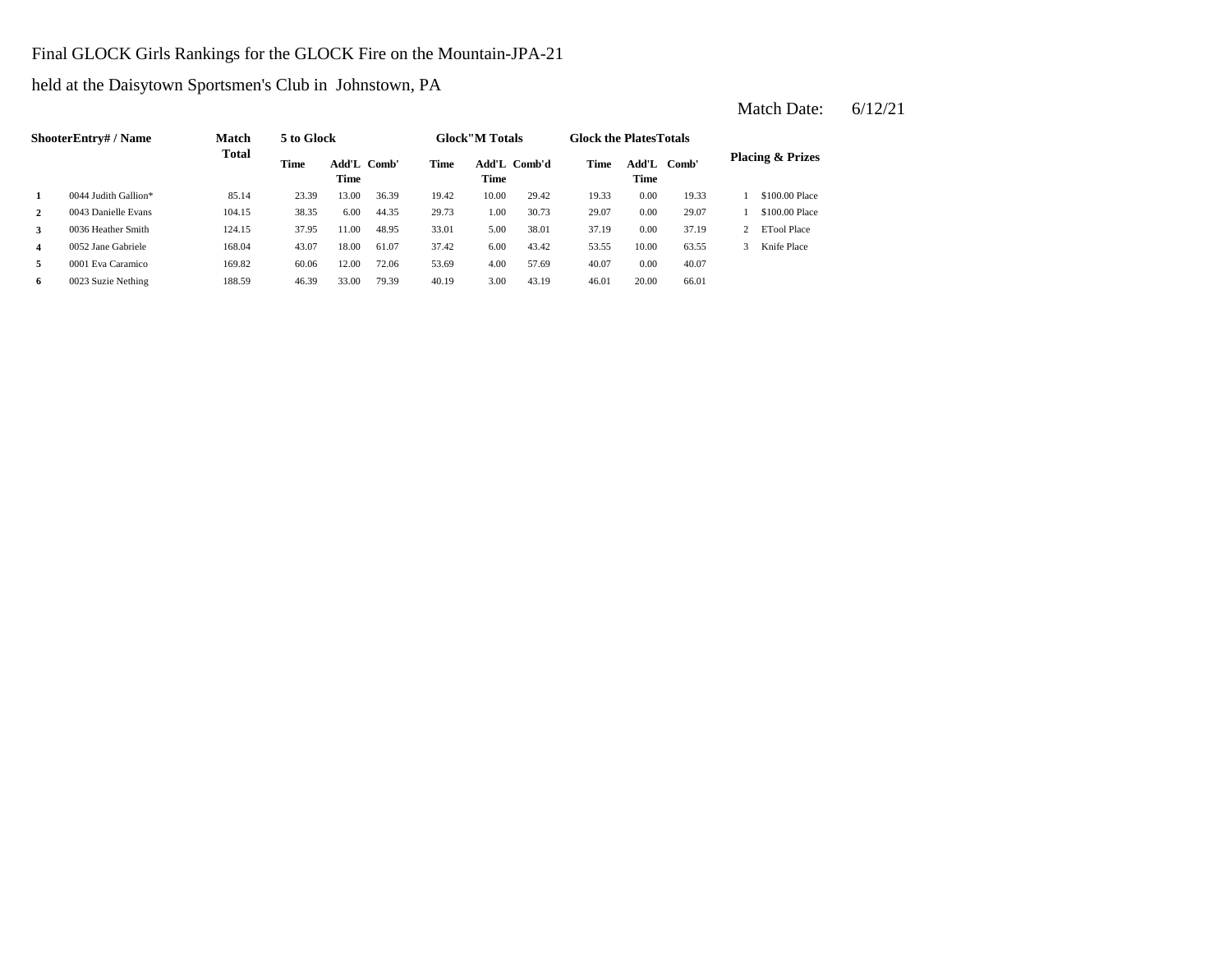#### Final Pocket GLOCK Rankings for the GLOCK Fire on the Mountain-JPA-21

held at the Daisytown Sportsmen's Club in Johnstown, PA

**2** 0054 Paul Hansen\* 45.00 13.69 1.00 14.69 11.80 1.00 12.80 17.51 **3** 0.006 Rodney Leeber\* 48.68 15.34 0.00 15.34 13.51 0.00 13.51 19.83 0.00 **4** 0030 Jim Montgomery\* 52.94 13.52 5.00 18.52 14.33 1.00 15.33 19.09 0.00 19.09 **5** 0011 Greg Snyder\* 54.40 11.43 7.00 18.43 13.11 5.00 18.11 17.86 **6** 0008 William Zaidel\* 57.92 15.11 0.00 15.11 15.51 4.00 19.51 23.30 **7** 0.027 Charles Fordham\* **76.61** 15.94 2.00 17.94 16.45 0.00 16.45 22.22 20.00 **8** 0.00 29.87 0013 Colin Mullen 91.74 17.51 3.00 20.51 21.36 21.36 20.00 49.87 **9** 0049 John McNamara 149.54 23.35 40.00 63.35 23.44 1.00 24.44 41.75 20.00 **10** 39.00 58.04 0035 Heather Smith 260.18 28.08 32.00 60.08 23.06 62.06 **11** 0024 Suzie Nething 264.86 25.32 53.00 78.32 27.91 32.00 59.91 46.63 **12** 26.00 94.60 130.00 224.60 0032 Doug Shepherd 353.64 29.75 22.00 51.75 51.29 77.29 59.91 46.63 80.00 126.63 80.00 138.04 3 Knife Place 61.75 2 ETool Place 1 \$100.00 Place 42.22 0.00 23.30 18.11 17.86 0.00 17.86 19.83 0.00 17.51 16.62 1 \$100.00 Place 12.71 14.50 0.00 14.50 16.62 0.00 **Add'L Time Comb'd Time Add'L Comb' Placing & Prizes Time Add'L Time 1** 0014 Harry Russell\* 43.83 12.71 0.00 **ShooterEntry# / Name Match Total 5 to Glock Time Glock"M Totals Glock the PlatesTotals Time** Add'L Comb' **Time**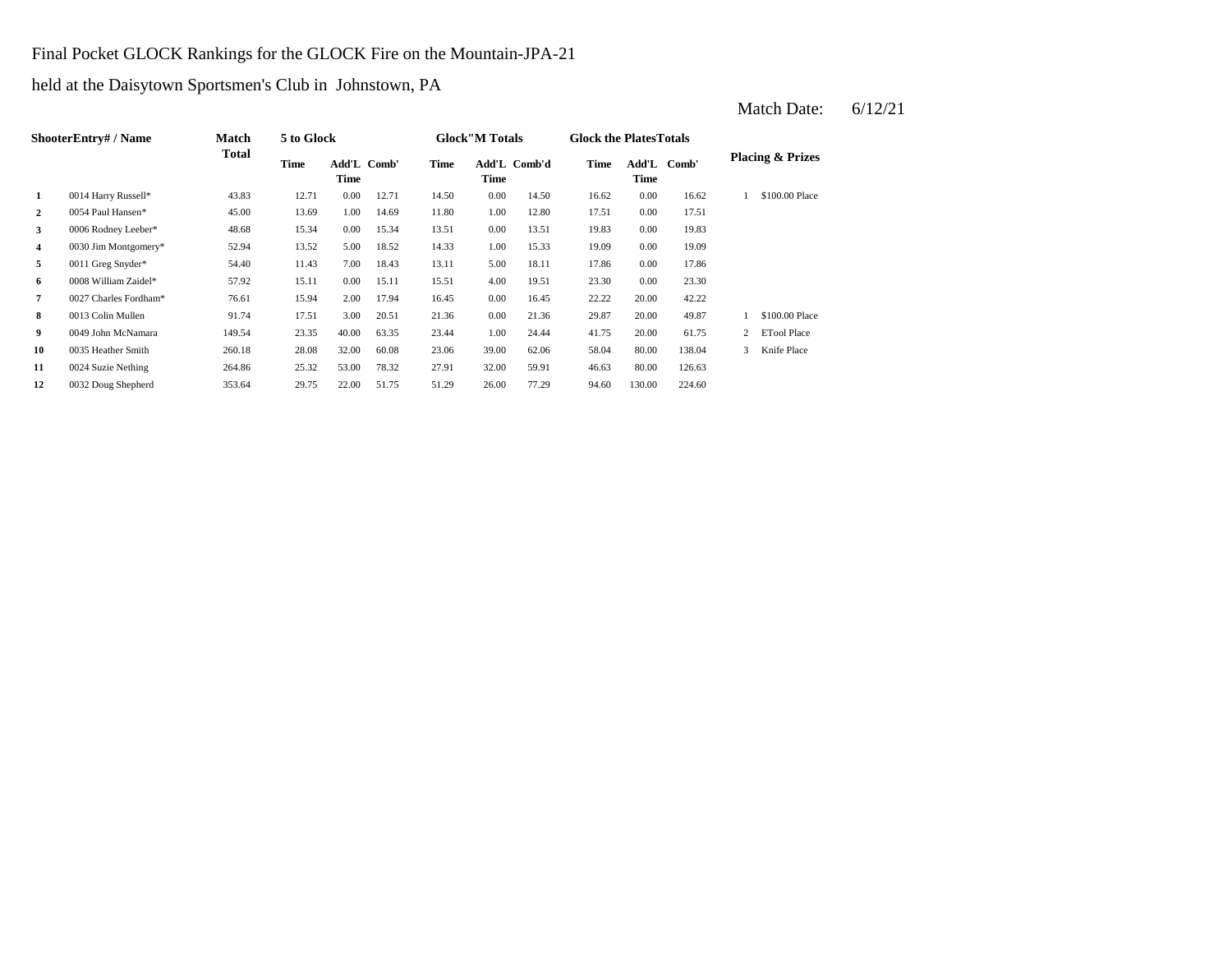#### Final Stock GLOCK MOS Rankings for the GLOCK Fire on the Mountain-JPA-21

held at the Daisytown Sportsmen's Club in Johnstown, PA

| ShooterEntry# / Name | Match                 | 5 to Glock |        |       |             | <b>Glock</b> "M Totals |       | <b>Glock the Plates Totals</b> |        |               |        |              |                             |
|----------------------|-----------------------|------------|--------|-------|-------------|------------------------|-------|--------------------------------|--------|---------------|--------|--------------|-----------------------------|
|                      |                       | Total      | Time   | Time  | Add'L Comb' | Time                   | Time  | Add'L Comb'd                   | Time   | Add'L<br>Time | Comb'  |              | <b>Placing &amp; Prizes</b> |
| 1                    | 0012 Greg Snyder*     | 45.19      | 15.99  | 3.00  | 18.99       | 14.63                  | 0.00  | 14.63                          | 11.57  | 0.00          | 11.57  |              | \$100.00 Place              |
| 2                    | 0015 Harry Russell*   | 52.71      | 17.93  | 2.00  | 19.93       | 17.47                  | 0.00  | 17.47                          | 15.31  | 0.00          | 15.31  |              |                             |
| 3                    | 0022 Chris Edwards*   | 59.11      | 18.98  | 6.00  | 24.98       | 18.63                  | 0.00  | 18.63                          | 15.50  | 0.00          | 15.50  |              |                             |
| 4                    | 0009 William Zaidel*  | 60.94      | 19.97  | 2.00  | 21.97       | 22.86                  | 0.00  | 22.86                          | 16.11  | 0.00          | 16.11  |              |                             |
| 5                    | 0028 Charles Fordham* | 62.96      | 19.78  | 6.00  | 25.78       | 16.51                  | 3.00  | 19.51                          | 17.67  | 0.00          | 17.67  |              |                             |
| 6                    | 0047 Gary Gallion*    | 66.45      | 20.05  | 9.00  | 29.05       | 18.51                  | 3.00  | 21.51                          | 15.89  | 0.00          | 15.89  |              |                             |
| 7                    | 0045 Judith Gallion*  | 70.61      | 18.83  | 15.00 | 33.83       | 18.68                  | 1.00  | 19.68                          | 17.10  | 0.00          | 17.10  |              |                             |
| 8                    | 0057 Erin Kabler      | 77.96      | 23.13  | 2.00  | 25.13       | 22.26                  | 4.00  | 26.26                          | 26.57  | 0.00          | 26.57  |              | \$100.00 Place              |
| 9                    | 0039 Benjamin Smith*  | 81.44      | 20.06  | 16.00 | 36.06       | 18.96                  | 9.00  | 27.96                          | 17.42  | 0.00          | 17.42  |              |                             |
| 10                   | 0025 Mike Rokles      | 82.25      | 28.42  | 6.00  | 34.42       | 24.57                  | 1.00  | 25.57                          | 22.26  | 0.00          | 22.26  | $\mathbf{2}$ | <b>ETool Place</b>          |
| 11                   | 0017 Adam Maurer      | 84.80      | 28.54  | 5.00  | 33.54       | 30.90                  | 1.00  | 31.90                          | 19.36  | 0.00          | 19.36  | 3            | Knife Place                 |
| 12                   | 0050 John McNamara    | 95.98      | 33.75  | 1.00  | 34.75       | 29.23                  | 2.00  | 31.23                          | 30.00  | 0.00          | 30.00  |              |                             |
| 13                   | 0059 Michael Saloney  | 173.98     | 38.26  | 21.00 | 59.26       | 36.44                  | 10.00 | 46.44                          | 68.28  | 0.00          | 68.28  |              | \$50.00 Random              |
| 14                   | 0037 Heather Smith    | 180.01     | 44.22  | 43.00 | 87.22       | 38.05                  | 13.00 | 51.05                          | 41.74  | 0.00          | 41.74  |              |                             |
| 15                   | 0033 Doug Shepherd    | 351.64     | 47.58  | 90.00 | 137.58      | 51.64                  | 28.00 | 79.64                          | 84.42  | 50.00         | 134.42 |              |                             |
| 16                   | 0061 Michele Smith    | 595.32     | 109.14 | 68.00 | 177.14      | 117.52                 | 40.00 | 157.52                         | 150.66 | 110.00        | 260.66 |              | 2 year membership rei       |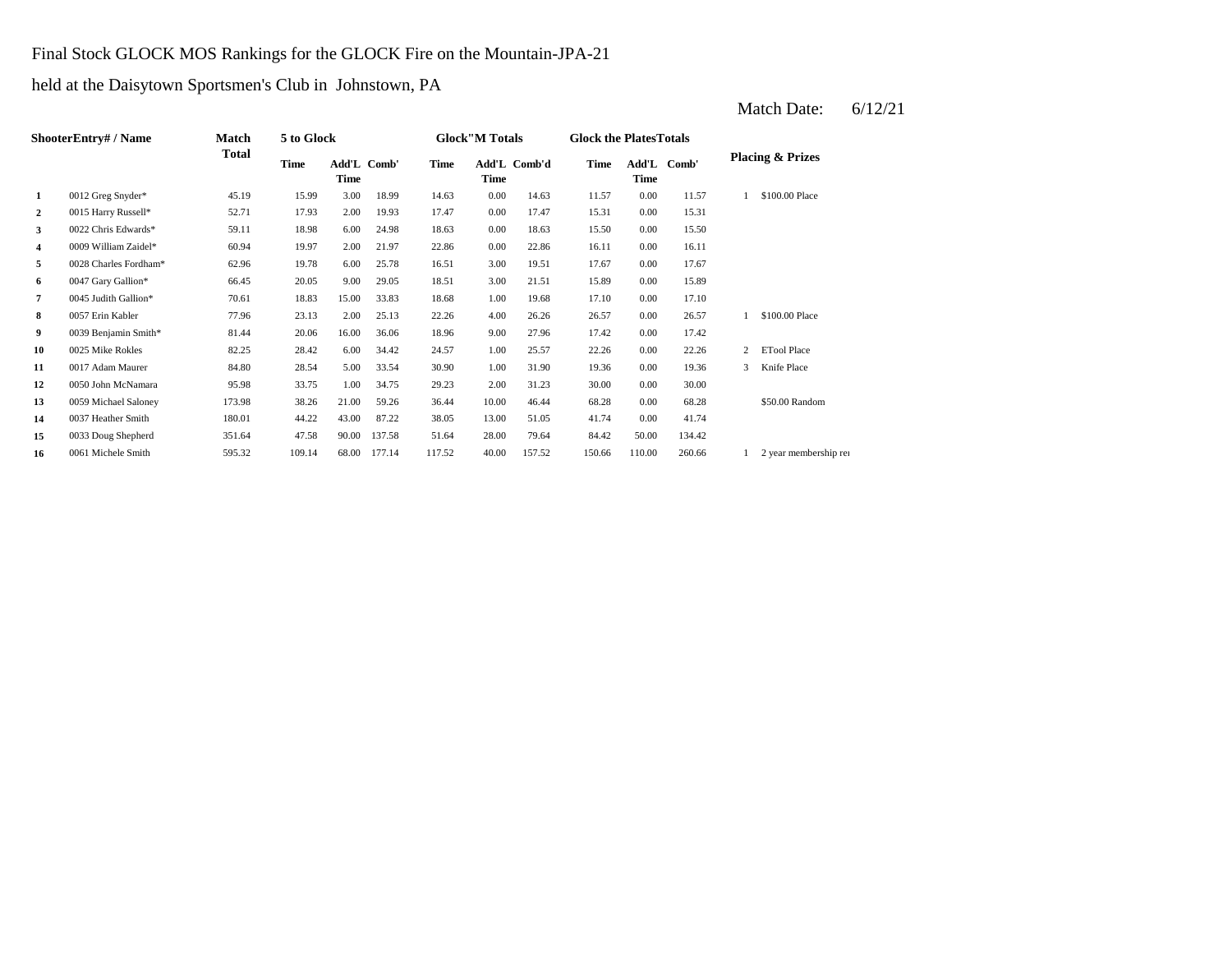Match Date:

**The following scores have not been included in the above results due to administrative issues or scoring errors Please call the GSSF office (770) 437-4718 as soon as possible for further clarification. Thank you.**

**Shooters who did not finish the match...**

#### **Shooters who did not show**

- 1 0005 **1** Jon Miller
- 2 0002 **2** Frederic Haggerson
- 3  $0042$ **3** Judith Gallion\*
- 4 0046 **4** Gary Gallion\*
- 0060 5 0060 Laurie Lindrose
- 0003 **6** 0003 Gary Hughes
- 7 0019 **7** Tom Flynn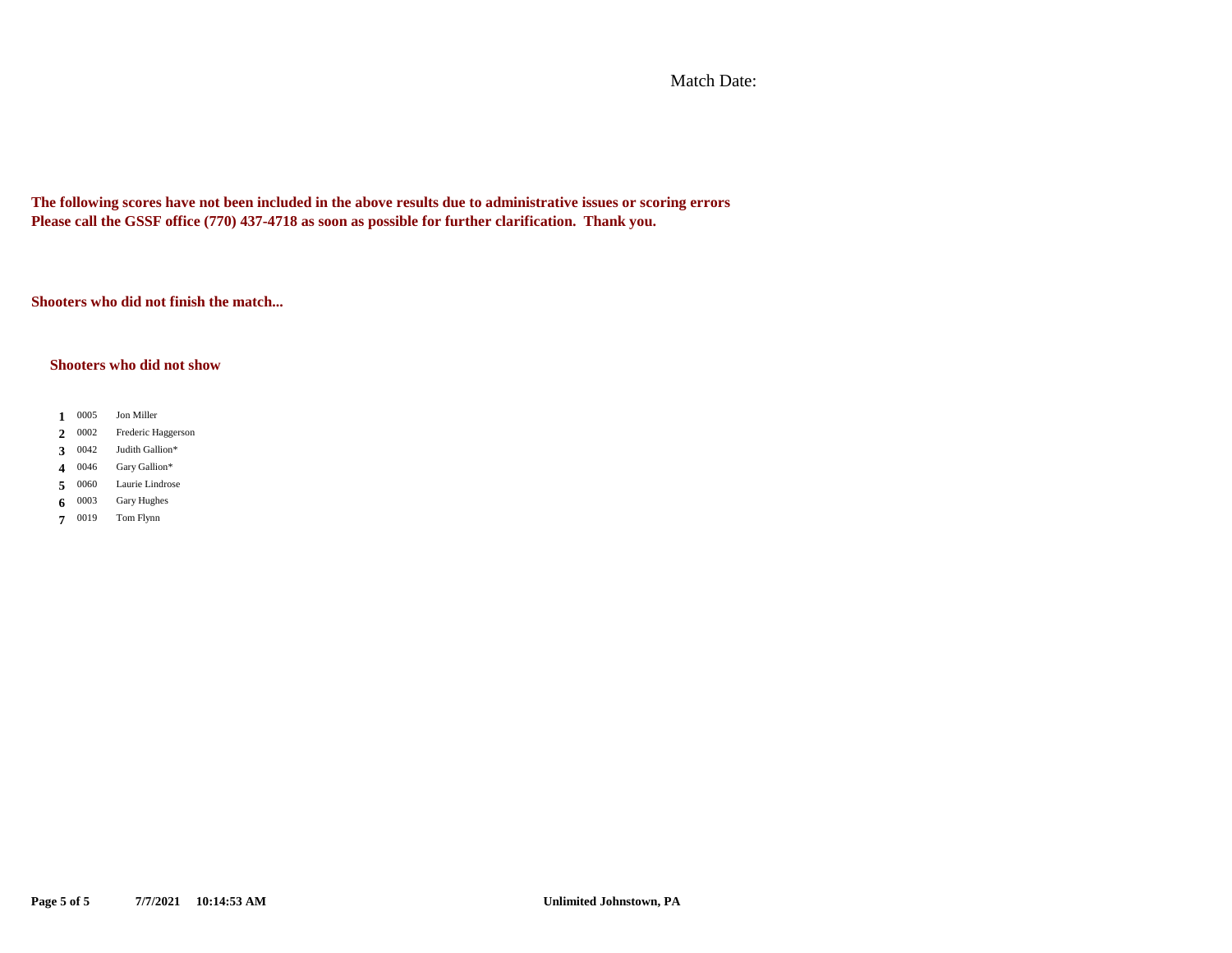### Final Civilian Rankings for the GLOCK Fire on the Mountain VII

| ShooterEntry# / Name    | Match                   |              |       |        | <b>Glock</b> "M Totals<br><b>5 to Glock Totals</b> |       |             | <b>Glock the PlatesTotals</b> |        |             |              |  |                             |                          |
|-------------------------|-------------------------|--------------|-------|--------|----------------------------------------------------|-------|-------------|-------------------------------|--------|-------------|--------------|--|-----------------------------|--------------------------|
|                         |                         | <b>Total</b> | Time  | Time   | Add'L Comb'd                                       | Time  | <b>Time</b> | Add'L Comb'd                  | Time   | <b>Time</b> | Add'L Comb'd |  | <b>Placing &amp; Prizes</b> | <b>Categories</b>        |
| 1                       | 0125 Jordan Horrocks    | 66.62        | 21.63 | 7.00   | 28.63                                              | 18.97 | 1.00        | 19.97                         | 18.02  | 0.00        | 18.02        |  | 1 \$190/210 Place           | Junior Male              |
| 1                       |                         | 66.62        | 21.63 | 7.00   | 28.63                                              | 18.97 | 1.00        | 19.97                         | 18.02  | 0.00        | 18.02        |  | 75 Junior Male              | Junior Male              |
| $\overline{2}$          | 0097 Charles Chiao      | 79.74        | 22.96 | 9.00   | 31.96                                              | 21.98 | 4.00        | 25.98                         | 21.80  | 0.00        | 21.80        |  | 2 100 Place                 |                          |
| 3                       | 0115 Craig Adams        | 84.94        | 13.72 | 23.00  | 36.72                                              | 13.22 | 12.00       | 25.22                         | 23.00  | 0.00        | 23.00        |  | 3 75 Place                  |                          |
| $\overline{\mathbf{4}}$ | 0109 Tim Rawcliffe      | 89.84        | 24.91 | 5.00   | 29.91                                              | 23.42 | 10.00       | 33.42                         | 26.51  | 0.00        | 26.51        |  |                             |                          |
| 5                       | 0121 Dan Smith          | 92.19        | 25.18 | 18.00  | 43.18                                              | 23.56 | 2.00        | 25.56                         | 23.45  | 0.00        | 23.45        |  | 75 Super Senior             | Super Senior             |
| -6                      | 0060 Terry Haldin       | 95.28        | 30.36 | 10.00  | 40.36                                              | 25.07 | 5.00        | 30.07                         | 24.85  | 0.00        | 24.85        |  |                             | Super Senior             |
| $\overline{7}$          | 0114 Michael Coogan     | 96.80        | 24.90 | 20.00  | 44.90                                              | 21.80 | 4.00        | 25.80                         | 26.10  | 0.00        | 26.10        |  |                             |                          |
| -8                      | 0064 Mike Rokles        | 100.72       | 25.99 | 21.00  | 46.99                                              | 23.38 | 3.00        | 26.38                         | 27.35  | 0.00        | 27.35        |  |                             | Super Senior             |
| 9                       | 0092 John McNamara      | 107.36       | 31.92 | 12.00  | 43.92                                              | 28.11 | 3.00        | 31.11                         | 32.33  | 0.00        | 32.33        |  |                             |                          |
| 10                      | 0076 Heather Smith      | 112.72       | 34.54 | 12.00  | 46.54                                              | 34.48 | 3.00        | 37.48                         | 28.70  | 0.00        | 28.70        |  | 75 Adult Female             | <b>Adult Female</b>      |
| 11                      | 0052 Nicholas Keglovitz | 115.88       | 31.84 | 20.00  | 51.84                                              | 27.25 | 15.00       | 42.25                         | 21.79  | 0.00        | 21.79        |  |                             | Junior Male              |
| 12                      | 0003 Frederic Haggerson | 128.29       | 19.23 | 20.00  | 39.23                                              | 21.74 | 28.00       | 49.74                         | 29.32  | 10.00       | 39.32        |  | 75 Senior                   | Senior                   |
| 13                      | 0102 Nathan Ziants      | 134.98       | 24.14 | 34.00  | 58.14                                              | 26.07 | 20.00       | 46.07                         | 30.77  | 0.00        | 30.77        |  |                             |                          |
| 14                      | 0103 Todd Pyhtila       | 136.43       | 25.82 | 44.00  | 69.82                                              | 28.14 | 11.00       | 39.14                         | 27.47  | 0.00        | 27.47        |  |                             |                          |
| 15                      | 0113 John Mattre        | 145.26       | 37.32 | 27.00  | 64.32                                              | 36.72 | 9.00        | 45.72                         | 35.22  | 0.00        | 35.22        |  |                             | Super Senior             |
| 16                      | 0016 Gerald Zablocky    | 159.05       | 57.36 | 6.00   | 63.36                                              | 52.00 | 2.00        | 54.00                         | 41.69  | 0.00        | 41.69        |  |                             | Super Senior             |
| 17                      | 0096 David Folan        | 171.23       | 39.49 | 18.00  | 57.49                                              | 45.30 | 6.00        | 51.30                         | 62.44  | 0.00        | 62.44        |  |                             | Super Senior             |
| 18                      | 0063 Suzie Nething      | 177.89       | 47.18 | 25.00  | 72.18                                              | 43.93 | 17.00       | 60.93                         | 44.78  | 0.00        | 44.78        |  |                             | Adult Female, Senior     |
| 19                      | 0100 Timothy J. New     | 178.76       | 45.18 | 33.00  | 78.18                                              | 41.31 | 15.00       | 56.31                         | 44.27  | 0.00        | 44.27        |  |                             | Junior Male              |
| 20                      | 0055 Walter Graff       | 186.10       | 46.88 | 33.00  | 79.88                                              | 46.19 | 13.00       | 59.19                         | 47.03  | 0.00        | 47.03        |  |                             | Super Senior             |
| 21                      | 0132 Cody Castiglione   | 192.95       | 42.37 | 21.00  | 63.37                                              | 42.97 | 18.00       | 60.97                         | 48.61  | 20.00       | 68.61        |  |                             |                          |
| 22                      | 0082 Paul Roach         | 194.43       | 23.33 | 27.00  | 50.33                                              | 31.82 | 29.00       | 60.82                         | 43.28  | 40.00       | 83.28        |  |                             |                          |
| 23                      | 0134 Dennis Rogalla     | 203.78       | 27.75 | 67.00  | 94.75                                              | 22.40 | 24.00       | 46.40                         | 42.63  | 20.00       | 62.63        |  |                             |                          |
| 24                      | 0129 Jonathan Lindrose  | 204.64       | 27.80 | 26.00  | 53.80                                              | 31.01 | 20.00       | 51.01                         | 59.83  | 40.00       | 99.83        |  |                             | Junior Male              |
| 25                      | 0008 Nelson Hill        | 208.55       | 25.35 | 21.00  | 46.35                                              | 20.11 | 14.00       | 34.11                         | 48.09  | 80.00       | 128.09       |  |                             | Senior                   |
| 26                      | 0001 Eva Caramico       | 216.34       | 42.33 | 16.00  | 58.33                                              | 38.59 | 4.00        | 42.59                         | 65.42  | 50.00       | 115.42       |  |                             | Super Senior             |
| 27                      | 0128 Eric Lindrose      | 231.75       | 26.88 | 33.00  | 59.88                                              | 27.47 | 22.00       | 49.47                         | 52.40  | 70.00       | 122.40       |  |                             |                          |
| 28                      | 0094 Bruce Newkirk      | 252.43       | 38.50 | 50.00  | 88.50                                              | 50.62 | 9.00        | 59.62                         | 84.31  | 20.00       | 104.31       |  |                             |                          |
| 29                      | 0002 Frank Caramico     | 275.45       | 44.96 | 69.00  | 113.96                                             | 52.54 | 13.00       | 65.54                         | 75.95  | 20.00       | 95.95        |  | 75 Challenged               | Challenged, Super Senior |
| 30                      | 0130 Tucker Lindrose    | 323.11       | 28.46 | 79.00  | 107.46                                             | 28.41 | 30.00       | 58.41                         | 47.24  | 110.00      | 157.24       |  |                             | Junior Male              |
| 31                      | 0074 Doug Shepherd      | 346.33       | 48.79 | 39.00  | 87.79                                              | 53.91 | 45.00       | 98.91                         | 79.63  | 80.00       | 159.63       |  |                             | Super Senior             |
| 32                      | 0011 Julian Vaughn      | 416.28       | 68.66 | 110.00 | 178.66                                             | 57.97 | 57.00       | 114.97                        | 82.65  | 40.00       | 122.65       |  | Pistol New Members Raft     |                          |
| 33                      | 0135 Alyssa Rogalla     | 531.88       | 54.14 | 119.00 | 173.14                                             | 62.72 | 91.00       | 153.72                        | 105.02 | 100.00      | 205.02       |  | 75 Junior Female            | Junior Female            |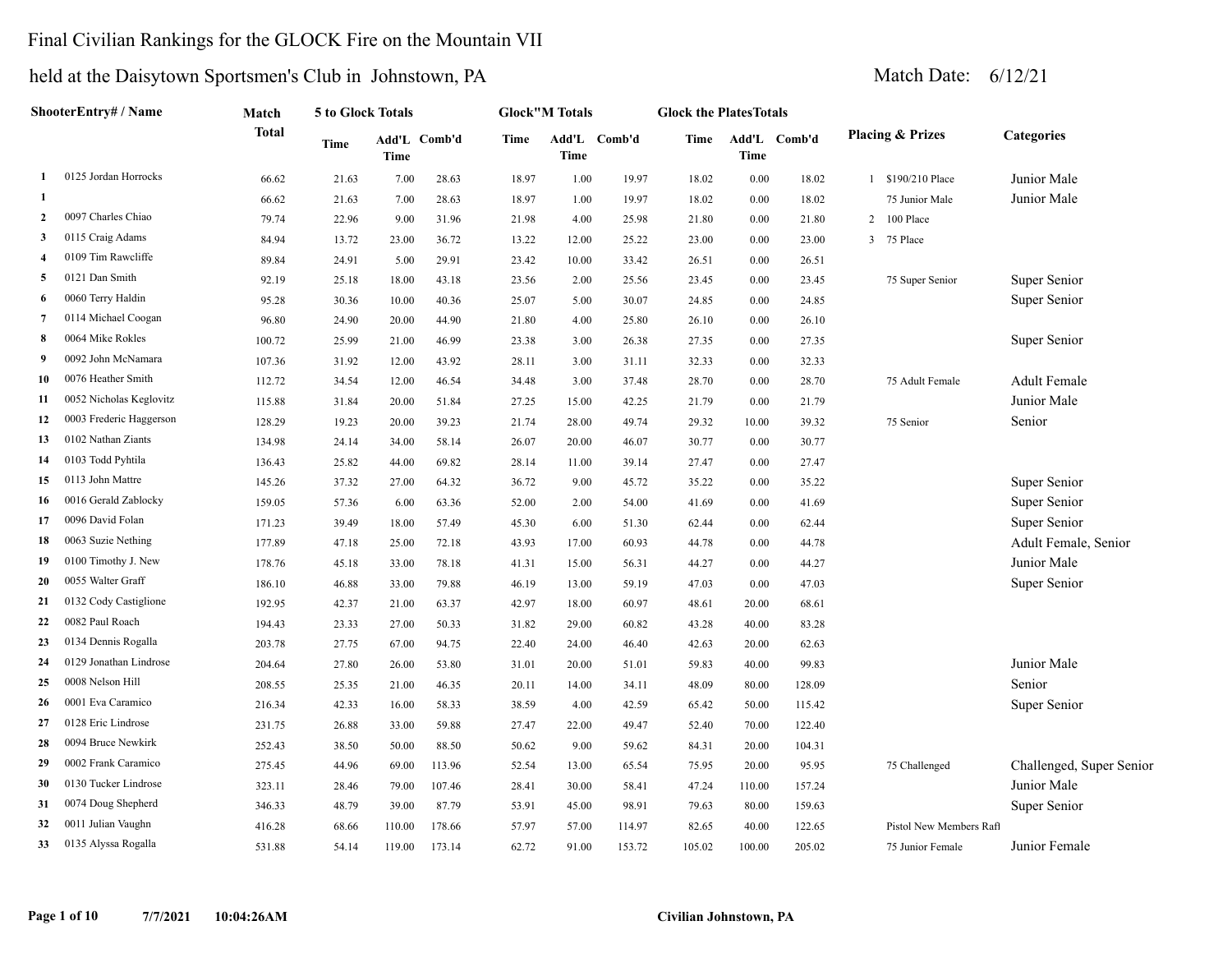### Final Competition Rankings for the GLOCK Fire on the Mountain VII

|                | ShooterEntry# / Name    | Match        | 5 to Glock Totals |             |              | <b>Glock</b> "M Totals |               |        | <b>Glock the PlatesTotals</b> |       |              |                             |
|----------------|-------------------------|--------------|-------------------|-------------|--------------|------------------------|---------------|--------|-------------------------------|-------|--------------|-----------------------------|
|                |                         | <b>Total</b> | <b>Time</b>       | <b>Time</b> | Add'L Comb'd | Time                   | Add'L<br>Time | Comb'd | Time                          | Time  | Add'L Comb'd | <b>Placing &amp; Prizes</b> |
| 1              | 0090 Robert Evans*      | 45.23        | 17.50             | 1.00        | 18.50        | 14.87                  | 0.00          | 14.87  | 11.86                         | 0.00  | 11.86        | Pistol MatchMeister         |
| $\mathbf{2}$   | 0022 Rodney Leeber*     | 60.72        | 20.04             | 2.00        | 22.04        | 16.54                  | 3.00          | 19.54  | 19.14                         | 0.00  | 19.14        | 100 Place                   |
| $\mathbf{2}$   |                         | 60.72        | 20.04             | 2.00        | 22.04        | 16.54                  | 3.00          | 19.54  | 19.14                         | 0.00  | 19.14        | 50 Random                   |
| 3              | 0106 Paul Hansen*       | 61.49        | 21.65             | 5.00        | 26.65        | 17.38                  | 2.00          | 19.38  | 15.46                         | 0.00  | 15.46        |                             |
| 4              | 0025 William Zaidel*    | 63.51        | 21.59             | 6.00        | 27.59        | 18.41                  | 3.00          | 21.41  | 14.51                         | 0.00  | 14.51        |                             |
| 5              | 0039 Harry Russell*     | 68.52        | 20.54             | 4.00        | 24.54        | 18.39                  | 0.00          | 18.39  | 15.59                         | 10.00 | 25.59        |                             |
| 6              | 0070 Jim Montgomery*    | 69.96        | 20.13             | 10.00       | 30.13        | 16.82                  | 3.00          | 19.82  | 20.01                         | 0.00  | 20.01        |                             |
| $\overline{7}$ | 0099 Charles Chiao      | 71.18        | 20.12             | 4.00        | 24.12        | 21.84                  | 4.00          | 25.84  | 21.22                         | 0.00  | 21.22        | 100 Place                   |
| 8              | 0110 Tim Rawcliffe      | 74.57        | 27.09             | 4.00        | 31.09        | 23.36                  | 0.00          | 23.36  | 20.12                         | 0.00  | 20.12        | 2 Etool Place               |
| 9              | 0047 James Thurston*    | 80.52        | 22.59             | 9.00        | 31.59        | 19.31                  | 6.00          | 25.31  | 23.62                         | 0.00  | 23.62        |                             |
| 10             | 0122 Dan Smith          | 83.84        | 26.15             | 8.00        | 34.15        | 24.55                  | 6.00          | 30.55  | 19.14                         | 0.00  | 19.14        | 3 Knife Place               |
| 11             | 0061 Terry Haldin       | 86.71        | 26.36             | 9.00        | 35.36        | 23.55                  | 7.00          | 30.55  | 20.80                         | 0.00  | 20.80        |                             |
| 12             | 0118 Mike Robison*      | 89.58        | 34.14             | 4.00        | 38.14        | 27.97                  | 1.00          | 28.97  | 22.47                         | 0.00  | 22.47        |                             |
| 13             | 0005 Frederic Haggerson | 96.87        | 19.63             | 27.00       | 46.63        | 19.41                  | 10.00         | 29.41  | 20.83                         | 0.00  | 20.83        |                             |
| 14             | 0034 David Dudziak      | 102.14       | 31.39             | 10.00       | 41.39        | 27.54                  | 4.00          | 31.54  | 29.21                         | 0.00  | 29.21        |                             |
| 15             | 0089 Danielle Evans     | 105.33       | 35.20             | 7.00        | 42.20        | 31.49                  | 2.00          | 33.49  | 29.64                         | 0.00  | 29.64        |                             |
| 16             | 0053 Nicholas Keglovitz | 128.60       | 31.84             | 43.00       | 74.84        | 19.24                  | 15.00         | 34.24  | 19.52                         | 0.00  | 19.52        |                             |
| 17             | 0010 Nelson Hill        | 140.74       | 24.34             | 17.00       | 41.34        | 20.38                  | 13.00         | 33.38  | 46.02                         | 20.00 | 66.02        |                             |
| 18             | 0065 Mike Rokles        | 176.66       | 113.17            | 9.00        | 122.17       | 23.74                  | 9.00          | 32.74  | 21.75                         | 0.00  | 21.75        | 50 Random                   |
| 19             | 0019 Gerald Zablocky    | 181.97       | 59.54             | 8.00        | 67.54        | 56.09                  | 6.00          | 62.09  | 52.34                         | 0.00  | 52.34        |                             |
| 20             | 0073 Randy Locher       | 221.75       | 54.27             | 29.00       | 83.27        | 51.36                  | 11.00         | 62.36  | 66.12                         | 10.00 | 76.12        |                             |
| 21             | 0127 John Heckman       | 232.20       | 61.02             | 39.00       | 100.02       | 37.49                  | 23.00         | 60.49  | 61.69                         | 10.00 | 71.69        |                             |
| 22             | 0075 Doug Shepherd      | 235.78       | 45.93             | 31.00       | 76.93        | 47.54                  | 38.00         | 85.54  | 63.31                         | 10.00 | 73.31        | 50 Random                   |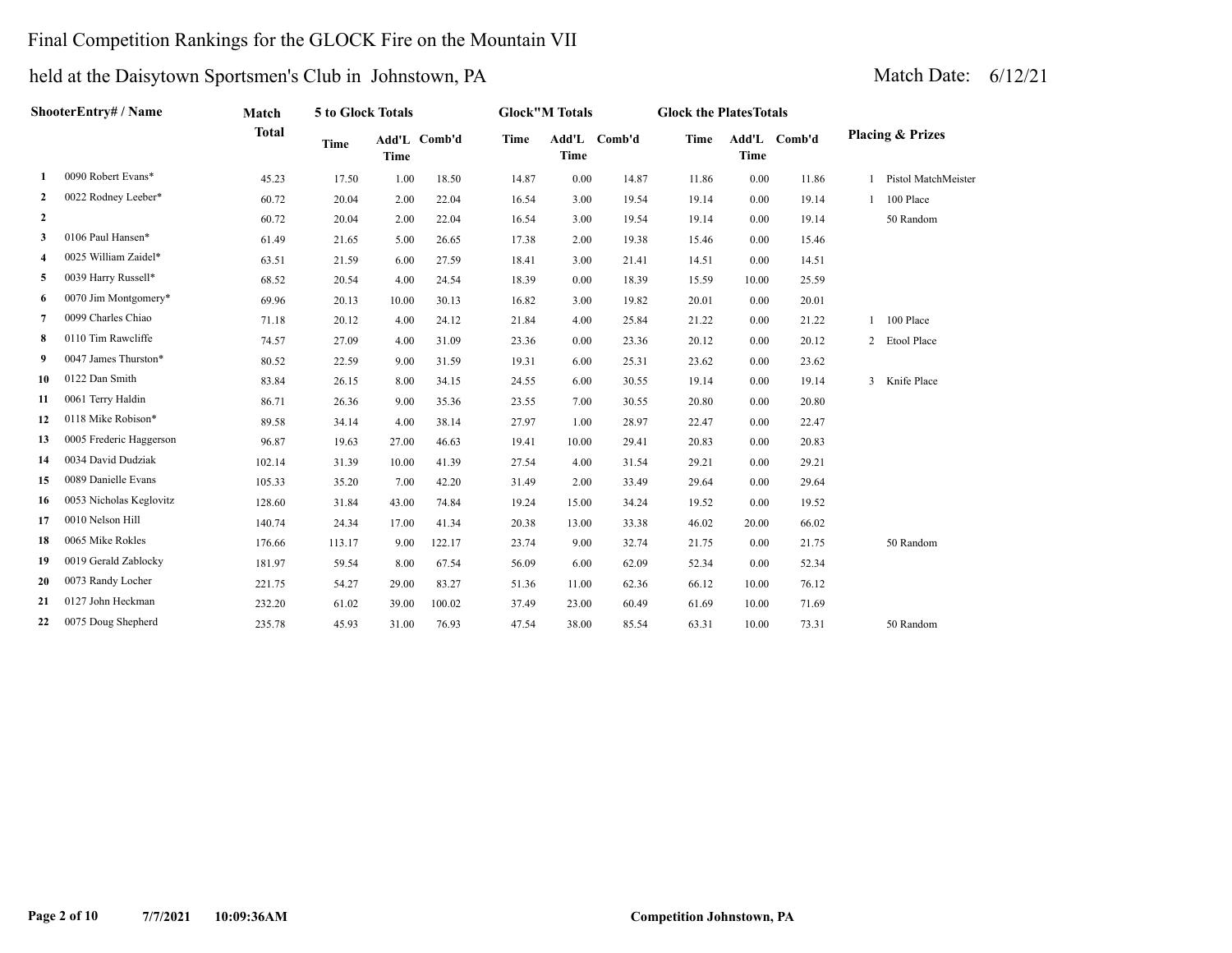### Final Guardian Rankings for the GLOCK Fire on the Mountain VII

| ShooterEntry# / Name |                        | Match  | 5 to Glock Totals |                      |        |       | <b>Glock"M Totals</b> |        | <b>Glock the PlatesTotals</b> |          |              |                             |                   |
|----------------------|------------------------|--------|-------------------|----------------------|--------|-------|-----------------------|--------|-------------------------------|----------|--------------|-----------------------------|-------------------|
|                      |                        | Total  | Time              | Add'L Comb'd<br>Time |        | Time  | Add'L<br>Time         | Comb'd | Time                          | Time     | Add'L Comb'd | <b>Placing &amp; Prizes</b> | <b>Categories</b> |
|                      | 0123 Erin Kabler       | 82.38  | 21.58             | 13.00                | 34.58  | 20.69 | 6.00                  | 26.69  | 21.11                         | 0.00     | 21.11        | 100 Place                   |                   |
| $\overline{2}$       | 0049 Michael Keglovitz | 88.48  | 31.13             | 7.00                 | 38.13  | 24.25 | 0.00                  | 24.25  | 26.10                         | 0.00     | 26.10        | 2 Etool Place               | Senior            |
| 2                    |                        | 88.48  | 31.13             | 7.00                 | 38.13  | 24.25 | 0.00                  | 24.25  | 26.10                         | 0.00     | 26.10        | 75 Senior                   | Senior            |
| 3                    | 0031 Colin Mullen      | 89.53  | 29.40             | 6.00                 | 35.40  | 30.13 | 2.00                  | 32.13  | 22.00                         | $0.00\,$ | 22.00        | Knife Place<br>3            | Super Senior      |
| $\mathbf{3}$         |                        | 89.53  | 29.40             | 6.00                 | 35.40  | 30.13 | 2.00                  | 32.13  | 22.00                         | 0.00     | 22.00        | 75 Super Senior             | Super Senior      |
| 4                    | 0088 Danielle Evans    | 97.61  | 36.32             | 10.00                | 46.32  | 25.78 | 3.00                  | 28.78  | 22.51                         | 0.00     | 22.51        | 75 Guardian Female          | Guardian Female   |
| 5                    | 0041 Mark Stabryla     | 103.12 | 25.51             | 20.00                | 45.51  | 28.16 | 5.00                  | 33.16  | 24.45                         | 0.00     | 24.45        |                             | Senior            |
| 6                    | 0032 David Dudziak     | 143.14 | 32.96             | 19.00                | 51.96  | 31.57 | 24.00                 | 55.57  | 35.61                         | 0.00     | 35.61        |                             | Super Senior      |
|                      | 0126 Drew Rand         | 143.75 | 32.40             | 27.00                | 59.40  | 32.87 | 12.00                 | 44.87  | 39.48                         | 0.00     | 39.48        |                             | Senior            |
| 8                    | 0101 Timothy S. New    | 161.97 | 27.44             | 27.00                | 54.44  | 25.61 | 6.00                  | 31.61  | 55.92                         | 20.00    | 75.92        |                             |                   |
| 9                    | 0131 William Statler   | 206.18 | 41.81             | 43.00                | 84.81  | 35.86 | 20.00                 | 55.86  | 55.51                         | 10.00    | 65.51        |                             |                   |
| 10                   | 0124 John Heckman      | 245.97 | 35.22             | 58.00                | 93.22  | 42.25 | 9.00                  | 51.25  | 71.50                         | 30.00    | 101.50       |                             | Senior            |
| 11                   | 0058 James Bischof Jr  | 360.14 | 26.36             | 99.00                | 125.36 | 42.81 | 15.00                 | 57.81  | 116.97                        | 60.00    | 176.97       |                             | Super Senior      |
| 12                   | 0133 John Pecze        | 864.82 | 299.97            | 300.00               | 599.97 | 51.63 | 33.00                 | 84.63  | 70.22                         | 110.00   | 180.22       |                             |                   |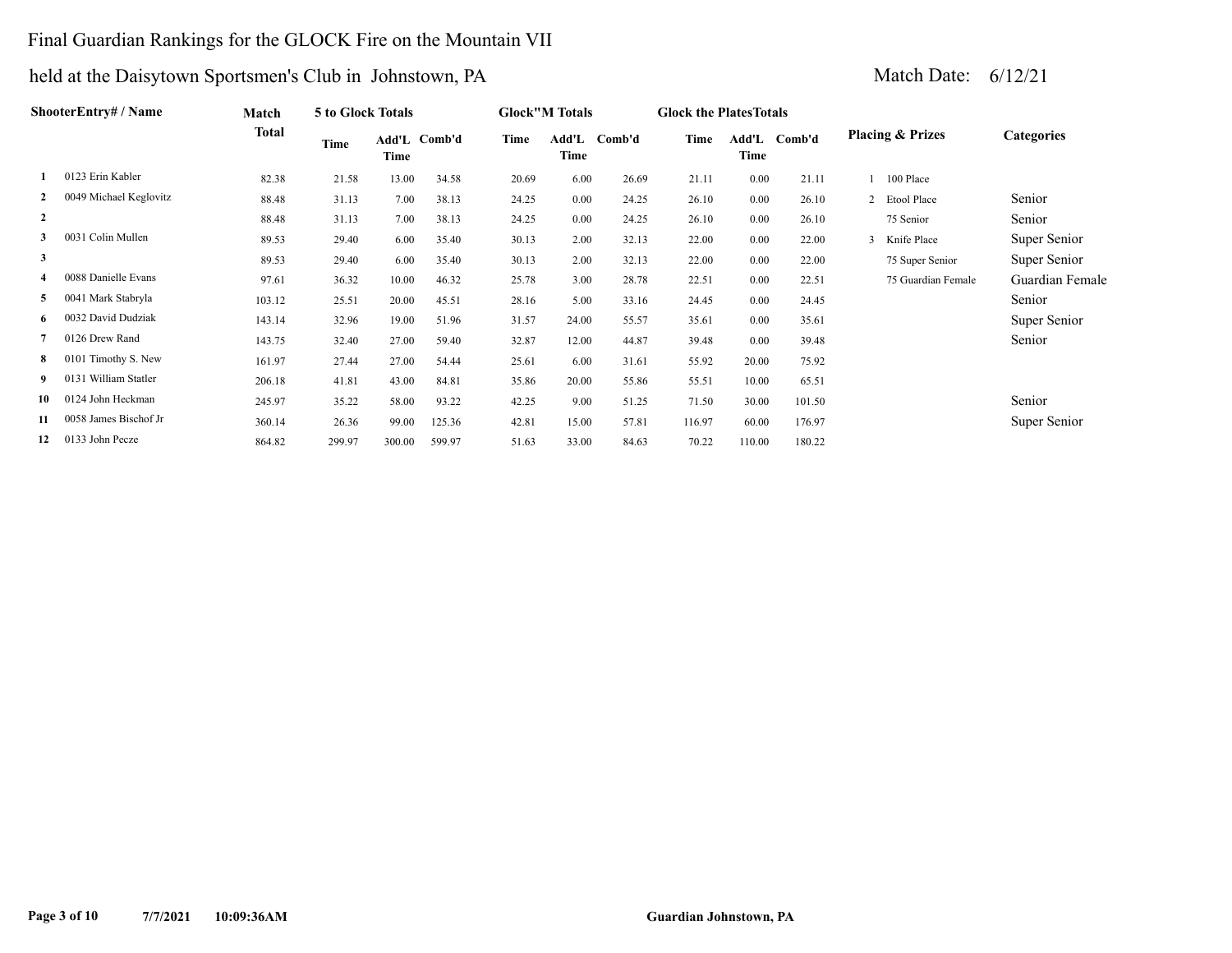### Final Heavy Metal Rankings for the GLOCK Fire on the Mountain VII

| ShooterEntry# / Name | Match                 |        | 5 to Glock Totals |       |              | <b>Glock</b> "M Totals |               | <b>Glock the Plates Totals</b> |        |        |              |                             |
|----------------------|-----------------------|--------|-------------------|-------|--------------|------------------------|---------------|--------------------------------|--------|--------|--------------|-----------------------------|
|                      |                       | Total  | Time              | Time  | Add'L Comb'd | Time                   | Add'L<br>Time | Comb'd                         | Time   | Time   | Add'L Comb'd | <b>Placing &amp; Prizes</b> |
| 1                    | 0030 Greg Snyder*     | 53.26  | 18.14             | 1.00  | 19.14        | 18.13                  | 2.00          | 20.13                          | 13.99  | 0.00   | 13.99        | 100 Place                   |
| 2                    | 0108 Paul Hansen*     | 59.40  | 20.38             | 4.00  | 24.38        | 17.75                  | 0.00          | 17.75                          | 17.27  | 0.00   | 17.27        |                             |
| 3                    | 0081 Benjamin Smith*  | 63.06  | 21.26             | 2.00  | 23.26        | 19.99                  | 1.00          | 20.99                          | 18.81  | 0.00   | 18.81        |                             |
| 4                    | 0072 Jim Montgomery*  | 71.97  | 22.61             | 6.00  | 28.61        | 19.27                  | 4.00          | 23.27                          | 20.09  | 0.00   | 20.09        |                             |
| 5                    | 0027 William Zaidel*  | 85.10  | 21.86             | 5.00  | 26.86        | 19.93                  | 6.00          | 25.93                          | 22.31  | 10.00  | 32.31        | Pistol Random               |
| 6                    | 0087 Judith Gallion*  | 105.59 | 23.56             | 13.00 | 36.56        | 20.90                  | 14.00         | 34.90                          | 24.13  | 10.00  | 34.13        |                             |
|                      | 0093 John McNamara    | 122.28 | 38.73             | 8.00  | 46.73        | 29.93                  | 6.00          | 35.93                          | 39.62  | 0.00   | 39.62        | 100 Place                   |
| 8.                   | 0077 Heather Smith    | 132.00 | 48.16             | 10.00 | 58.16        | 34.45                  | 6.00          | 40.45                          | 33.39  | 0.00   | 33.39        | 2 Etool Place               |
| 9                    | 0037 David Dudziak    | 151.67 | 33.11             | 17.00 | 50.11        | 31.14                  | 27.00         | 58.14                          | 43.42  | 0.00   | 43.42        | 3 Knife Place               |
| 10                   | 0083 Paul Roach       | 158.07 | 24.42             | 19.00 | 43.42        | 24.62                  | 4.00          | 28.62                          | 46.03  | 40.00  | 86.03        |                             |
| 11                   | 0020 Gerald Zablocky  | 198.84 | 62.15             | 24.00 | 86.15        | 57.54                  | 0.00          | 57.54                          | 55.15  | 0.00   | 55.15        |                             |
| 12                   | 0059 James Bischof Jr | 287.63 | 43.63             | 40.00 | 83.63        | 46.88                  | 26.00         | 72.88                          | 101.12 | 30.00  | 131.12       |                             |
| 13                   | 0013 Nelson Hill      | 302.78 | 26.54             | 52.00 | 78.54        | 25.34                  | 34.00         | 59.34                          | 54.90  | 110.00 | 164.90       |                             |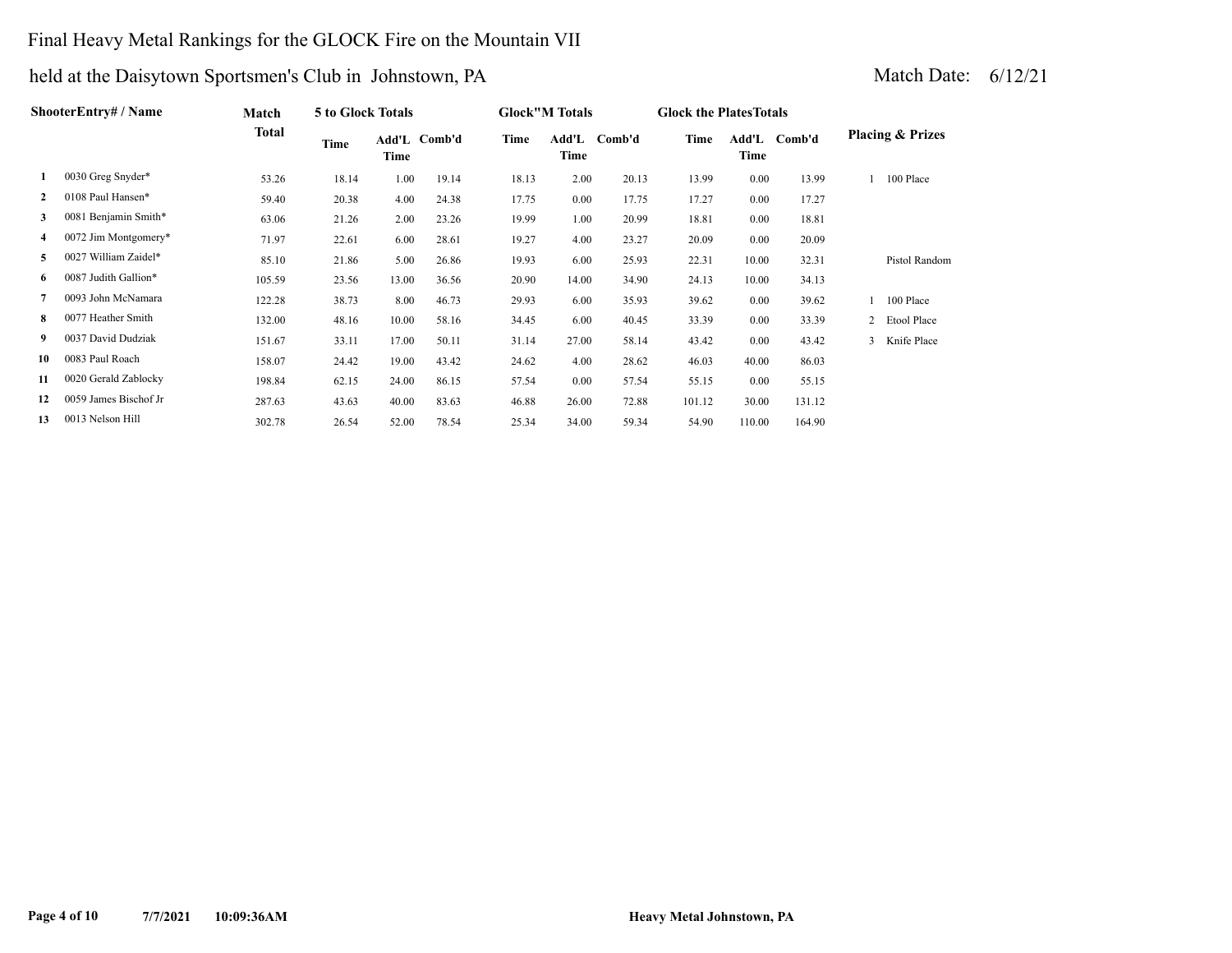### Final Major Sub Rankings for the GLOCK Fire on the Mountain VII

| ShooterEntry# / Name |                       | Match        |       | 5 to Glock Totals |              |       | <b>Glock</b> "M Totals |        | <b>Glock the Plates Totals</b> |               |        |                             |
|----------------------|-----------------------|--------------|-------|-------------------|--------------|-------|------------------------|--------|--------------------------------|---------------|--------|-----------------------------|
|                      |                       | <b>Total</b> | Time  | Time              | Add'L Comb'd | Time  | Add'L<br>Time          | Comb'd | Time                           | Add'L<br>Time | Comb'd | <b>Placing &amp; Prizes</b> |
|                      | 0105 Paul Hansen*     | 42.71        | 12.92 | 1.00              | 13.92        | 12.41 | 0.00                   | 12.41  | 16.38                          | 0.00          | 16.38  | 100 Place                   |
| $\mathbf{2}$         | 0069 Jim Montgomery*  | 58.56        | 14.51 | 4.00              | 18.51        | 11.15 | 11.00                  | 22.15  | 17.90                          | 0.00          | 17.90  |                             |
| 3                    | 0117 Mike Robison*    | 71.95        | 27.39 | 0.00              | 27.39        | 17.12 | 2.00                   | 19.12  | 25.44                          | 0.00          | 25.44  |                             |
| 4                    | 0066 Charles Fordham* | 74.71        | 15.29 | 4.00              | 19.29        | 15.00 | 0.00                   | 15.00  | 30.42                          | 10.00         | 40.42  |                             |
| 5.                   | 0018 Gerald Zablocky  | 145.25       | 31.57 | 2.00              | 33.57        | 32.68 | 1.00                   | 33.68  | 68.00                          | 10.00         | 78.00  | 100 Place                   |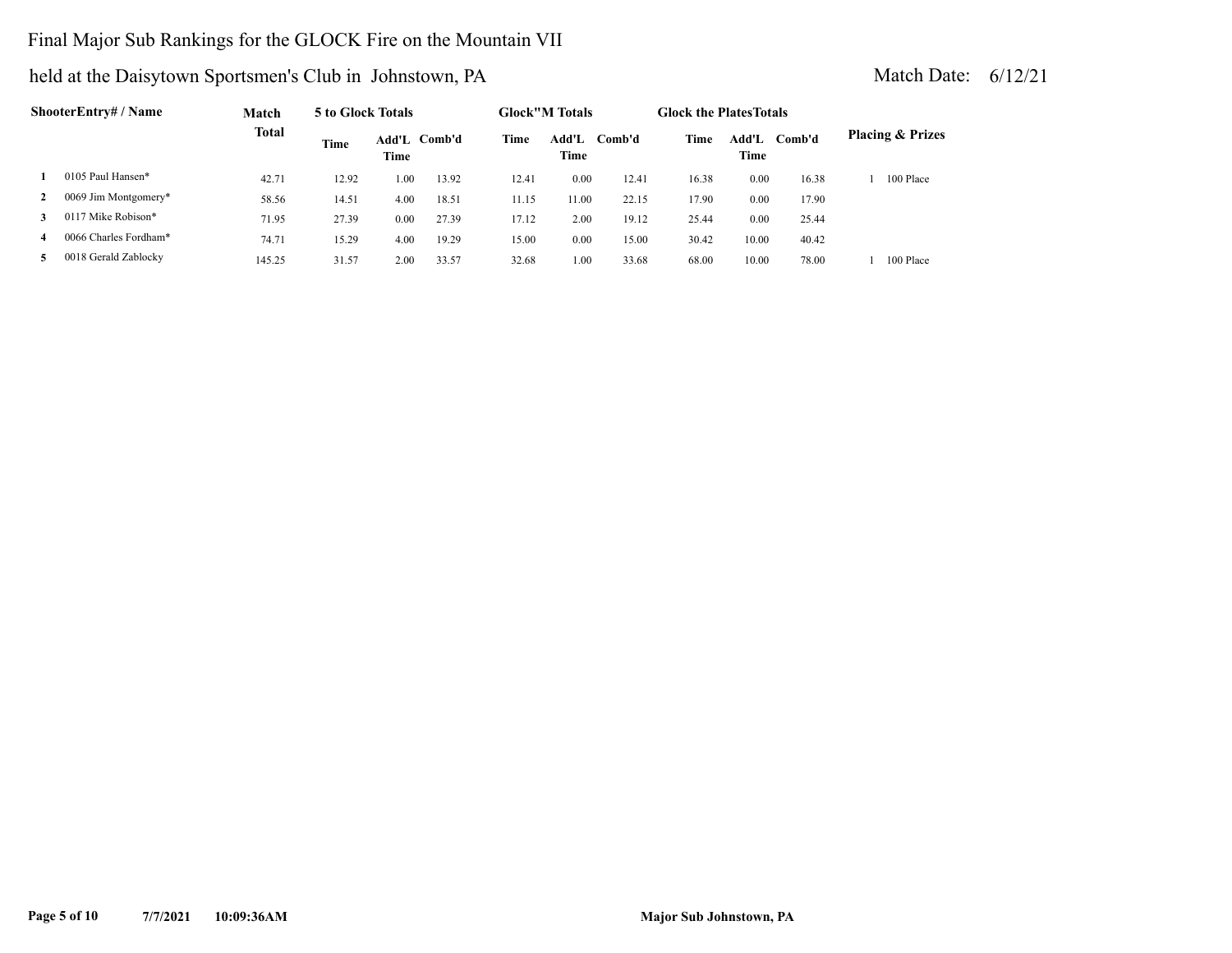### Final Master Stock Rankings for the GLOCK Fire on the Mountain VII

| ShooterEntry# / Name | Match                   | 5 to Glock Totals |       |       | <b>Glock</b> "M Totals |       | <b>Glock the Plates Totals</b> |              |       |               |        |                             |
|----------------------|-------------------------|-------------------|-------|-------|------------------------|-------|--------------------------------|--------------|-------|---------------|--------|-----------------------------|
|                      |                         | <b>Total</b>      | Time  | Time  | Add'L Comb'd           | Time  | Time                           | Add'L Comb'd | Time  | Add'L<br>Time | Comb'd | <b>Placing &amp; Prizes</b> |
| 1                    | 0107 Paul Hansen*       | 53.98             | 21.98 | 1.00  | 22.98                  | 16.67 | 0.00                           | 16.67        | 14.33 | 0.00          | 14.33  | Pistol Place                |
| $\mathbf{2}$         | 0024 Rodney Leeber*     | 55.73             | 21.02 | 2.00  | 23.02                  | 15.20 | 3.00                           | 18.20        | 14.51 | 0.00          | 14.51  | 75 Place<br>$2^{\circ}$     |
| 3                    | 0091 Robert Evans*      | 55.95             | 17.41 | 3.00  | 20.41                  | 14.45 | 5.00                           | 19.45        | 16.09 | 0.00          | 16.09  | Etool Place<br>3            |
| 4                    | 0038 Harry Russell*     | 57.80             | 20.94 | 1.00  | 21.94                  | 19.92 | 1.00                           | 20.92        | 14.94 | 0.00          | 14.94  |                             |
| 5                    | 0029 Greg Snyder*       | 61.44             | 17.45 | 5.00  | 22.45                  | 18.08 | 6.00                           | 24.08        | 14.91 | 0.00          | 14.91  |                             |
| 6                    | 0080 Benjamin Smith*    | 69.00             | 19.22 | 9.00  | 28.22                  | 18.81 | 4.00                           | 22.81        | 17.97 | 0.00          | 17.97  |                             |
| 7                    | 0071 Jim Montgomery*    | 69.03             | 23.15 | 3.00  | 26.15                  | 19.04 | 6.00                           | 25.04        | 17.84 | 0.00          | 17.84  |                             |
| 8                    | 0048 James Thurston*    | 76.41             | 22.76 | 6.00  | 28.76                  | 18.66 | 3.00                           | 21.66        | 25.99 | 0.00          | 25.99  |                             |
| 9                    | 0112 Tim Rawcliffe      | 84.51             | 28.04 | 6.00  | 34.04                  | 23.31 | 7.00                           | 30.31        | 20.16 | 0.00          | 20.16  |                             |
| 10                   | 0120 Mike Robison*      | 97.08             | 34.71 | 10.00 | 44.71                  | 26.68 | 1.00                           | 27.68        | 24.69 | 0.00          | 24.69  |                             |
| 11                   | 0051 Michael Keglovitz  | 103.56            | 27.88 | 11.00 | 38.88                  | 24.12 | 2.00                           | 26.12        | 28.56 | 10.00         | 38.56  |                             |
| 12                   | 0044 Keith Kelley*      | 107.64            | 26.47 | 22.00 | 48.47                  | 21.83 | 8.00                           | 29.83        | 29.34 | 0.00          | 29.34  |                             |
| 13                   | 0054 Nicholas Keglovitz | 114.05            | 33.67 | 14.00 | 47.67                  | 24.76 | 25.00                          | 49.76        | 16.62 | 0.00          | 16.62  |                             |
| 14                   | 0036 David Dudziak      | 120.12            | 31.32 | 11.00 | 42.32                  | 26.53 | 11.00                          | 37.53        | 40.27 | 0.00          | 40.27  |                             |
| 15                   | 0007 Frederic Haggerson | 124.45            | 18.71 | 33.00 | 51.71                  | 16.30 | 18.00                          | 34.30        | 38.44 | 0.00          | 38.44  |                             |
| 16                   | 0042 Mark Stabryla      | 141.15            | 26.03 | 48.00 | 74.03                  | 27.19 | 8.00                           | 35.19        | 31.93 | 0.00          | 31.93  |                             |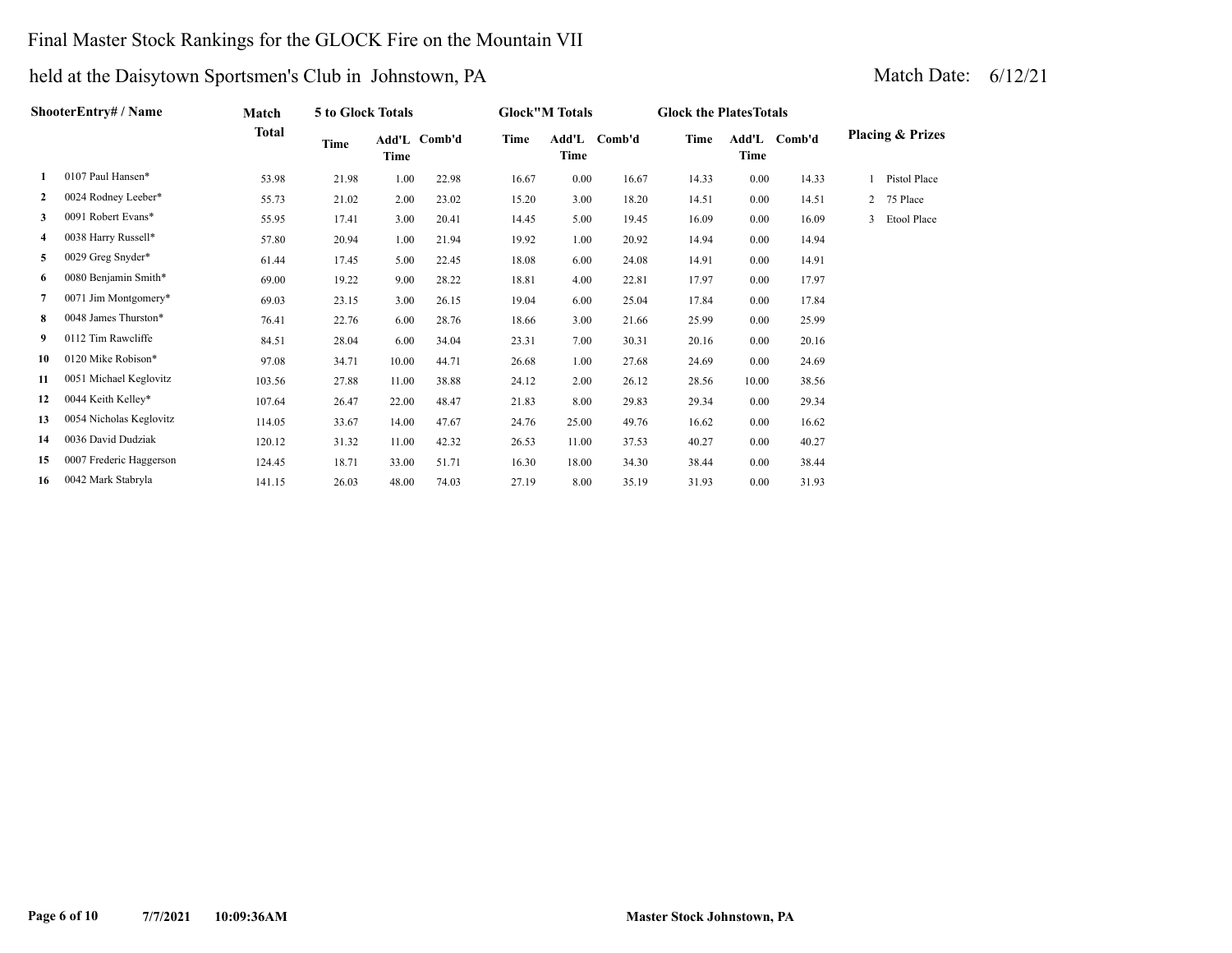### Final SubCompact Rankings for the GLOCK Fire on the Mountain VII

| ShooterEntry# / Name | Match                   | 5 to Glock Totals |        |        |              | <b>Glock"M Totals</b> |               | <b>Glock the Plates Totals</b> |       |       |              |                             |
|----------------------|-------------------------|-------------------|--------|--------|--------------|-----------------------|---------------|--------------------------------|-------|-------|--------------|-----------------------------|
|                      |                         | <b>Total</b>      | Time   | Time   | Add'L Comb'd | Time                  | Add'L<br>Time | Comb'd                         | Time  | Time  | Add'L Comb'd | <b>Placing &amp; Prizes</b> |
| 1                    | 0104 Paul Hansen*       | 64.25             | 22.51  | 5.00   | 27.51        | 19.48                 | 1.00          | 20.48                          | 16.26 | 0.00  | 16.26        | 100 Place                   |
| $\mathbf{2}$         | 0021 Rodney Leeber*     | 65.88             | 21.54  | 3.00   | 24.54        | 19.42                 | 3.00          | 22.42                          | 18.92 | 0.00  | 18.92        |                             |
| 3                    | 0078 Benjamin Smith*    | 68.03             | 20.30  | 9.00   | 29.30        | 19.59                 | 2.00          | 21.59                          | 17.14 | 0.00  | 17.14        |                             |
| 4                    | 0068 Jim Montgomery*    | 73.64             | 23.17  | 8.00   | 31.17        | 16.36                 | 9.00          | 25.36                          | 17.11 | 0.00  | 17.11        |                             |
| 5                    | 0084 Judith Gallion*    | 76.72             | 23.56  | 7.00   | 30.56        | 19.61                 | 5.00          | 24.61                          | 21.55 | 0.00  | 21.55        |                             |
| 6                    | 0046 James Thurston*    | 86.54             | 22.90  | 10.00  | 32.90        | 20.01                 | 6.00          | 26.01                          | 27.63 | 0.00  | 27.63        |                             |
| 7                    | 0098 Charles Chiao      | 91.10             | 24.77  | 14.00  | 38.77        | 24.11                 | 2.00          | 26.11                          | 26.22 | 0.00  | 26.22        | 100 Place                   |
| 8                    | 0004 Frederic Haggerson | 96.64             | 18.03  | 20.00  | 38.03        | 18.97                 | 11.00         | 29.97                          | 28.64 | 0.00  | 28.64        | 2 Etool Place               |
| 9.                   | 0043 Adam Maurer        | 104.58            | 31.60  | 7.00   | 38.60        | 27.64                 | 13.00         | 40.64                          | 25.34 | 0.00  | 25.34        | 3 Knife Place               |
| 10                   | 0050 Michael Keglovitz  | 112.14            | 29.78  | 15.00  | 44.78        | 24.14                 | 4.00          | 28.14                          | 39.22 | 0.00  | 39.22        |                             |
| 11                   | 0009 Nelson Hill        | 142.13            | 22.93  | 45.00  | 67.93        | 20.55                 | 16.00         | 36.55                          | 37.65 | 0.00  | 37.65        |                             |
| 12                   | 0033 David Dudziak      | 173.50            | 32.68  | 21.00  | 53.68        | 28.04                 | 23.00         | 51.04                          | 48.78 | 20.00 | 68.78        |                             |
| 13                   | 0017 Gerald Zablocky    | 199.47            | 55.00  | 23.00  | 78.00        | 57.85                 | 3.00          | 60.85                          | 60.62 | 0.00  | 60.62        |                             |
| 14                   | 0012 Julian Vaughn      | 433.91            | 51.85  | 126.00 | 177.85       | 68.12                 | 91.00         | 159.12                         | 66.94 | 30.00 | 96.94        |                             |
| 15                   | 0056 Walter Graff       | 759.23            | 299.97 | 300.00 | 599.97       | 60.26                 | 21.00         | 81.26                          | 58.00 | 20.00 | 78.00        |                             |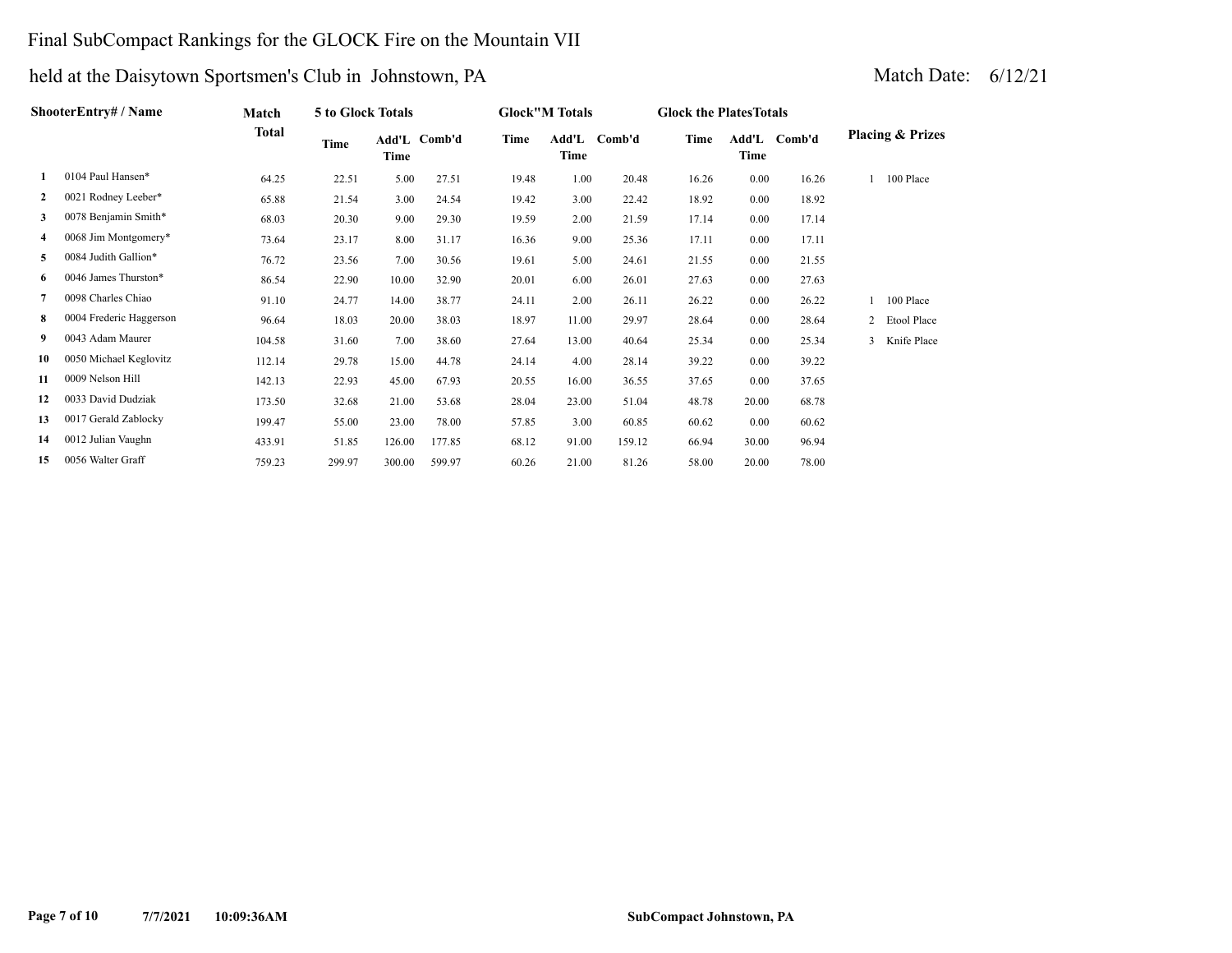### Final Unlimited Rankings for the GLOCK Fire on the Mountain VII

| <b>ShooterEntry# / Name</b> | Match                   | <b>5 to Glock Totals</b> |       |       |              | <b>Glock"M Totals</b> |       | <b>Glock the Plates Totals</b> |       |               |        |   |                             |
|-----------------------------|-------------------------|--------------------------|-------|-------|--------------|-----------------------|-------|--------------------------------|-------|---------------|--------|---|-----------------------------|
|                             |                         | Total                    | Time  | Time  | Add'L Comb'd | Time                  | Time  | Add'L Comb'd                   | Time  | Add'L<br>Time | Comb'd |   | <b>Placing &amp; Prizes</b> |
| 1                           | 0028 Greg Snyder*       | 43.60                    | 15.37 | 2.00  | 17.37        | 14.40                 | 1.00  | 15.40                          | 10.83 | 0.00          | 10.83  |   | 100 Place                   |
| $\mathbf{2}$                | 0040 Harry Russell*     | 50.50                    | 18.43 | 0.00  | 18.43        | 17.89                 | 1.00  | 18.89                          | 13.18 | 0.00          | 13.18  |   |                             |
| 3                           | 0067 Charles Fordham*   | 54.98                    | 18.87 | 2.00  | 20.87        | 14.62                 | 2.00  | 16.62                          | 17.49 | 0.00          | 17.49  |   |                             |
| 4                           | 0085 Judith Gallion*    | 58.52                    | 18.88 | 3.00  | 21.88        | 16.93                 | 5.00  | 21.93                          | 14.71 | 0.00          | 14.71  |   |                             |
| 5                           | 0026 William Zaidel*    | 58.95                    | 19.95 | 4.00  | 23.95        | 18.02                 | 0.00  | 18.02                          | 16.98 | 0.00          | 16.98  |   |                             |
| 6                           | 0086 Gary Gallion*      | 59.63                    | 19.37 | 8.00  | 27.37        | 15.64                 | 0.00  | 15.64                          | 16.62 | 0.00          | 16.62  |   |                             |
| 7                           | 0023 Rodney Leeber*     | 59.71                    | 24.76 | 4.00  | 28.76        | 16.65                 | 0.00  | 16.65                          | 14.30 | 0.00          | 14.30  |   |                             |
| 8                           | 0116 Derek Adams        | 66.55                    | 12.61 | 24.00 | 36.61        | 12.04                 | 5.00  | 17.04                          | 12.90 | 0.00          | 12.90  |   | 100 Place                   |
| 9.                          | 0079 Benjamin Smith*    | 73.50                    | 19.14 | 14.00 | 33.14        | 17.71                 | 5.00  | 22.71                          | 17.65 | 0.00          | 17.65  |   |                             |
| 10                          | 0111 Tim Rawcliffe      | 77.24                    | 25.85 | 4.00  | 29.85        | 27.83                 | 1.00  | 28.83                          | 18.56 | 0.00          | 18.56  |   | 2 Etool Place               |
| 11                          | 0062 Nolineil Escalona  | 83.93                    | 16.41 | 22.00 | 38.41        | 15.43                 | 2.00  | 17.43                          | 18.09 | 10.00         | 28.09  | 3 | Knife Place                 |
| 12                          | 0119 Mike Robison*      | 87.62                    | 37.53 | 3.00  | 40.53        | 24.41                 | 3.00  | 27.41                          | 19.68 | 0.00          | 19.68  |   |                             |
| 13                          | 0006 Frederic Haggerson | 108.40                   | 19.28 | 19.00 | 38.28        | 20.33                 | 3.00  | 23.33                          | 26.79 | 20.00         | 46.79  |   |                             |
| 14                          | 0035 David Dudziak      | 118.77                   | 30.99 | 12.00 | 42.99        | 33.02                 | 6.00  | 39.02                          | 36.76 | 0.00          | 36.76  |   |                             |
| 15                          | 0057 Walter Graff       | 155.52                   | 54.42 | 17.00 | 71.42        | 38.87                 | 6.00  | 44.87                          | 39.23 | 0.00          | 39.23  |   |                             |
| 16                          | 0045 Tom Flynn          | 290.41                   | 47.21 | 26.00 | 73.21        | 50.66                 | 23.00 | 73.66                          | 83.54 | 60.00         | 143.54 |   |                             |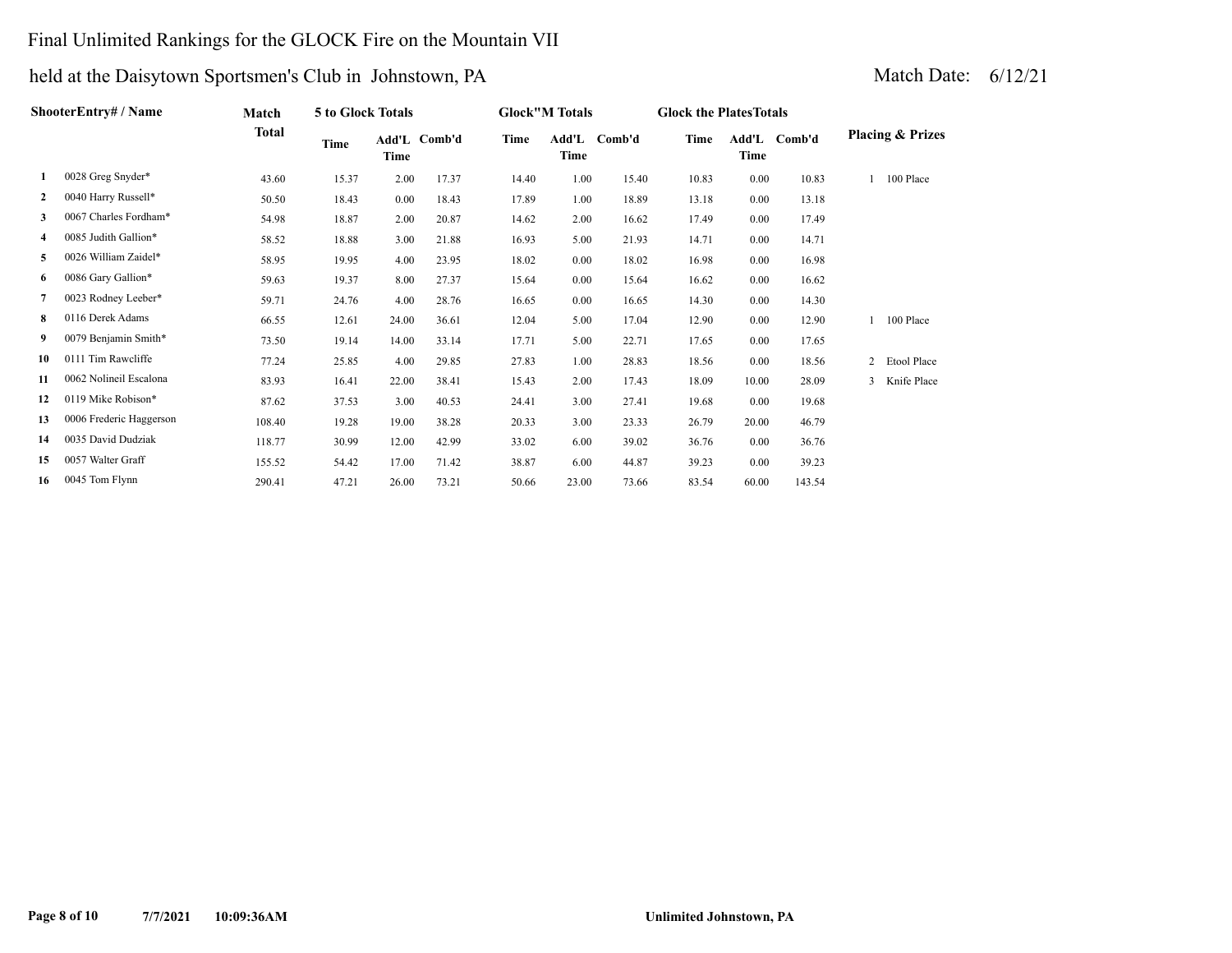# held at the Daisytown Sportsmen's Club in Johnstown, PA Match Date: 6/12/21

#### **Civilian**

| $\mathbf{u}$ , where |              |                   |                                                        |
|----------------------|--------------|-------------------|--------------------------------------------------------|
| <b>Standing</b>      | Score        | <b>Team Name</b>  | <b>Team Members</b>                                    |
|                      | 283.90       | MAC DUMPLING GANG | Charles Chiao, John McNamara, Michael Coogan           |
| <b>Master Stock</b>  |              |                   |                                                        |
| <b>Standing</b>      | <b>Score</b> | <b>Team Name</b>  | <b>Team Members</b>                                    |
|                      | 294.02       | <b>MCSS</b>       | James Thurston*, Nicholas Keglovitz, Michael Keglovitz |